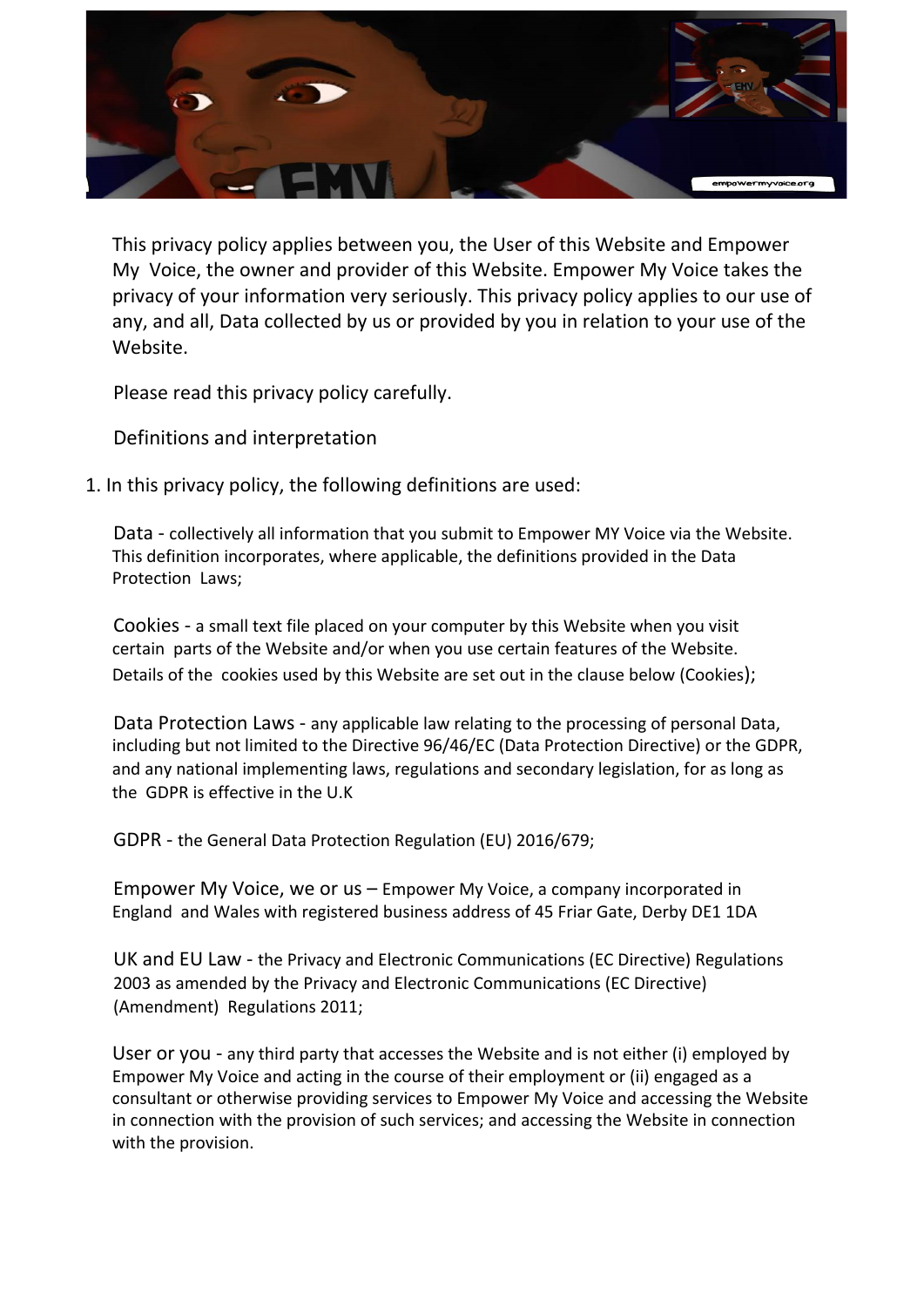

Website - the website that you are currently using, www.empowermyvoice.org, and any sub domains of this site unless expressly excluded by their own terms and conditions.

In this privacy policy, unless the context requires a different interpretation:

- 1. the singular includes the plural and vice versa;
- 2. references to sub-clauses, clauses, schedules or appendices are to sub-clauses, clauses, schedules or appendices of this privacy policy;
- 3. a reference to a person includes firms, companies, government entities, trusts and partnerships;
- 4. "including" is understood to mean "including without limitation";
- 5. reference to any statutory provision includes any modification or amendment of it;
- 6. the headings and subheadings do not form part of this privacy policy.

Scope of this privacy policy

- 1. This privacy policy applies only to the actions of Empower My Voice and Users with respect to this Website. It does not extend to any websites that can be accessed from this Website including, but not limited to, any links we may provide to social media websites.
- 2. For purposes of the applicable Data Protection Laws, Empower My Voice is the "data controller". This means that Empower My Voice determines the purposes for which, and the manner in which, your Data is processed.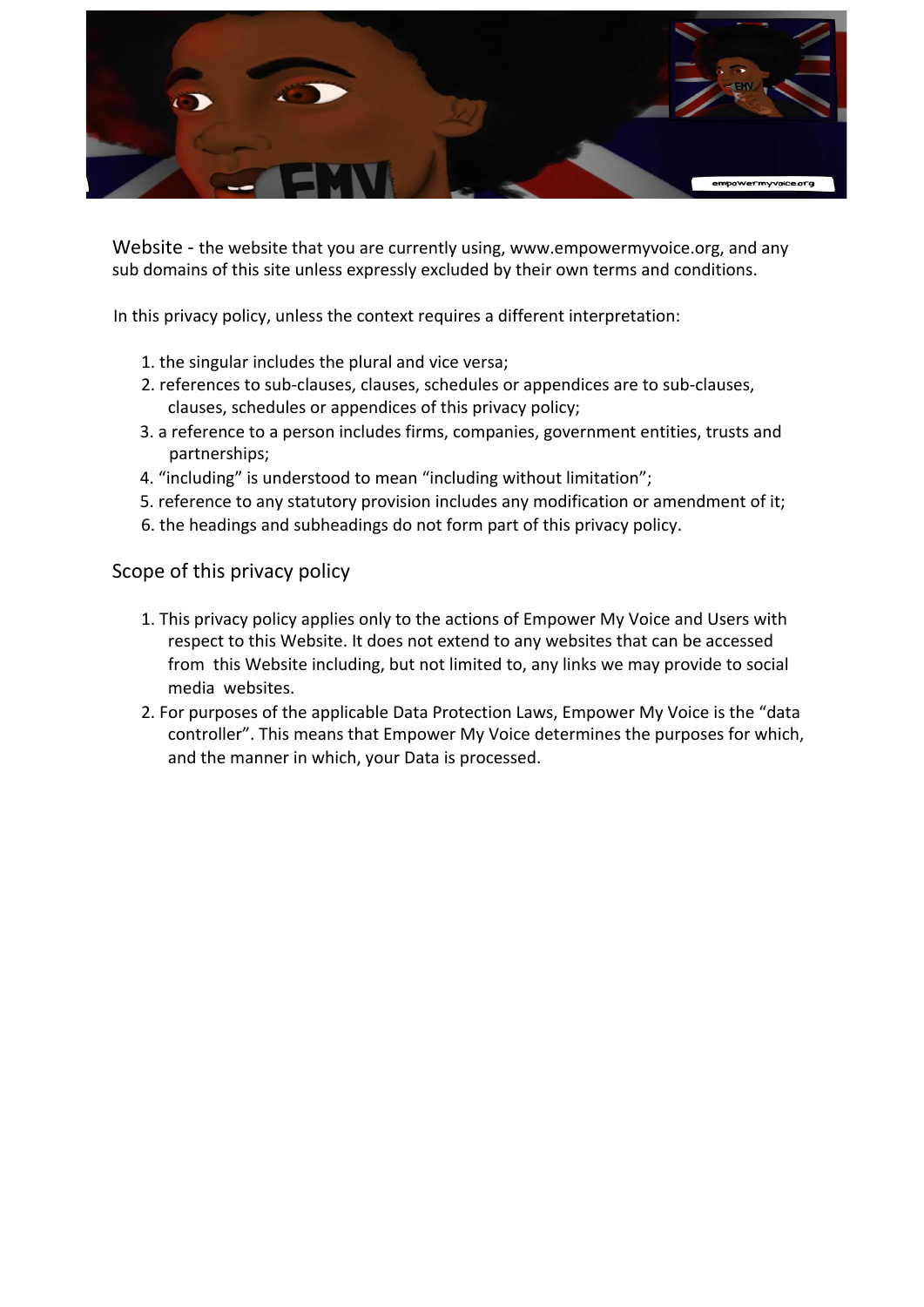

# Data collected

We may collect the following Data, which includes personal Data, from you:

- 1. name;
- 2. date of birth;
- 3. job title;
- 4. Profession;

5. contact Information such as email addresses and telephone numbers; 6. IP address (automatically collected);

- 7. web browser type and version (automatically collected);
- 8. operating system (automatically collected);
- 9. a list of URLs starting with a referring site, your activity on this Website, and the site you exit to (automatically collected);

in each case, in accordance with this privacy policy.

#### How we collect Data

We collect Data in the following ways:

- 1. data is given to us by you; and
- 2. data is collected automatically.

Data that is given to us by you

Empower My Voice will collect your Data in a number of ways, for example:

- 1. when you contact us through the Website, by telephone, post, e-mail or through any other means;
- 2. when you elect to receive marketing communications from us;
- 3. when you use our services;

in each case, in accordance with this privacy policy.

#### Data that is collected automatically

To the extent that you access the Website, we will collect your Data automatically, for example:

1. we automatically collect some information about your visit to the Website. This information helps us to make improvements to Website content and navigation, and includes your IP address, the date, times and frequency with which you access the Website and the way you use and interact with its content.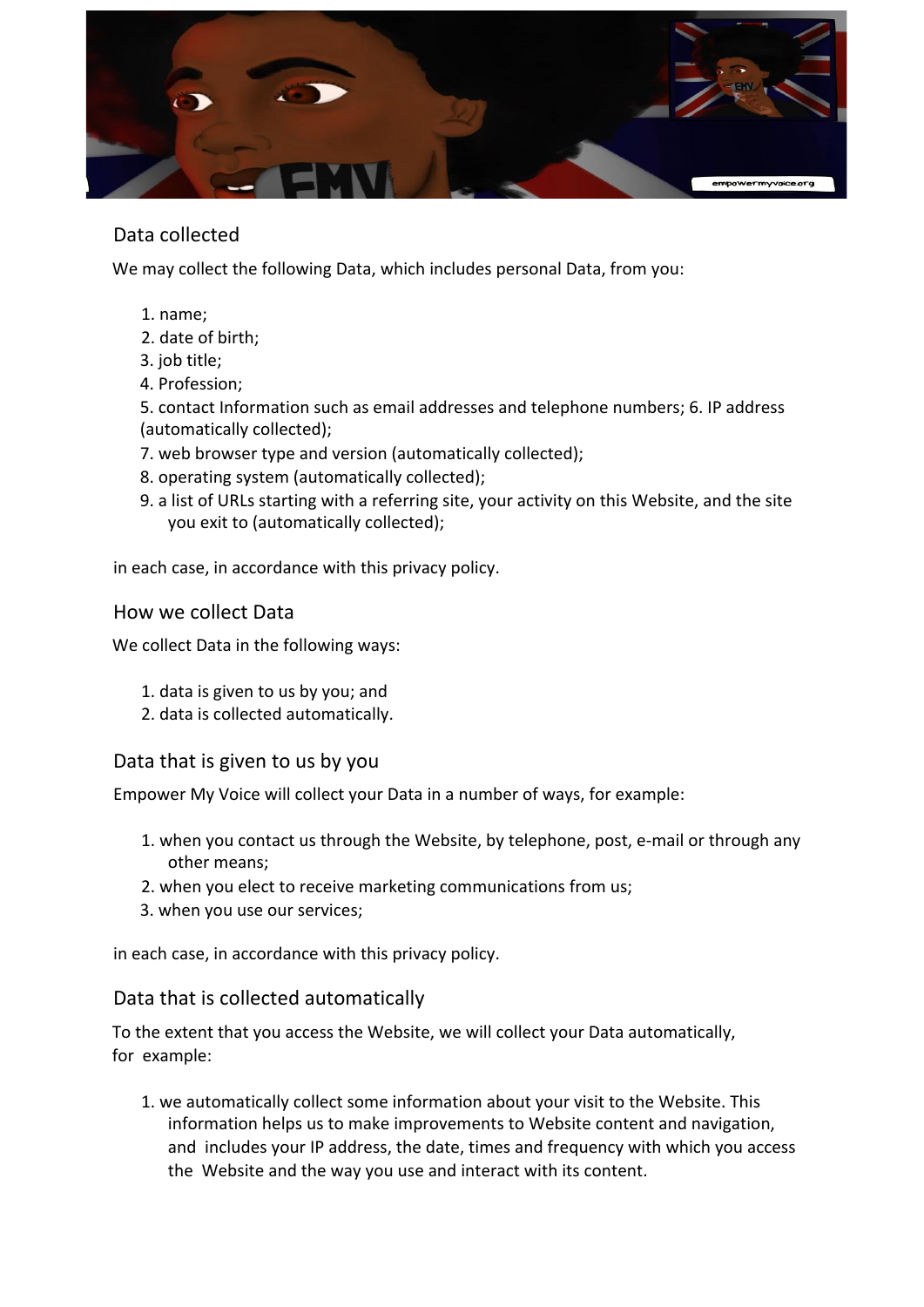

2. we will collect your Data automatically via cookies, in line with the cookie settings on your browser. For more information about cookies, and how we use them on the Website, see the section below, headed "Cookies".

### Our use of Data

Any or all of the above Data may be required by us from time to time in order to provide you with the best possible service and experience when using our Website. Specifically, Data may be used by us for the following reasons:

- 1. internal record keeping;
- 2. improvement of our products / services;

3. transmission by email of marketing materials that may be of interest to you; 4. we may use your Data for the above purposes if we deem it necessary to do so for our legitimate interests. If you are not satisfied with this, you have the right to object in certain circumstances (see the section headed "Your rights" below).

- 5. for the delivery of direct marketing to you via email, we'll need your consent, whether via an opt-in or soft-opt-in:
- 6. soft opt-in consent is a specific type of consent which applies when you have previously engaged with us (for example, you contact us to ask us for more details about a particular
- 7. product/service, and we are marketing similar products/services). Under "soft opt-in" consent, we will take your consent as given unless you opt-out.
- 8. for other types of e-marketing, we are required to obtain your explicit consent; that is, you need to take positive and affirmative action when consenting by, for example, checking a tick box that we'll provide.
- 9. if you are not satisfied about our approach to marketing, you have the right to withdraw consent at any time. To find out how to withdraw your consent, see the section headed "Your rights" below.
- 10. We may use your Data to show you Empower My Voice adverts and other content on other websites. If you do not want us to use your data to show you Empower MY Voice adverts and other content on other websites, please turn off the relevant cookies (please refer to the section headed "Cookies" below).

#### Who we share Data with

We may share your Data with the following groups of people for the following reasons:

1. our employees, agents and/or professional advisors – in order to provide services; 2. relevant authorities – if necessary, to facilitate the detection of crime; in each case, in accordance with this privacy policy.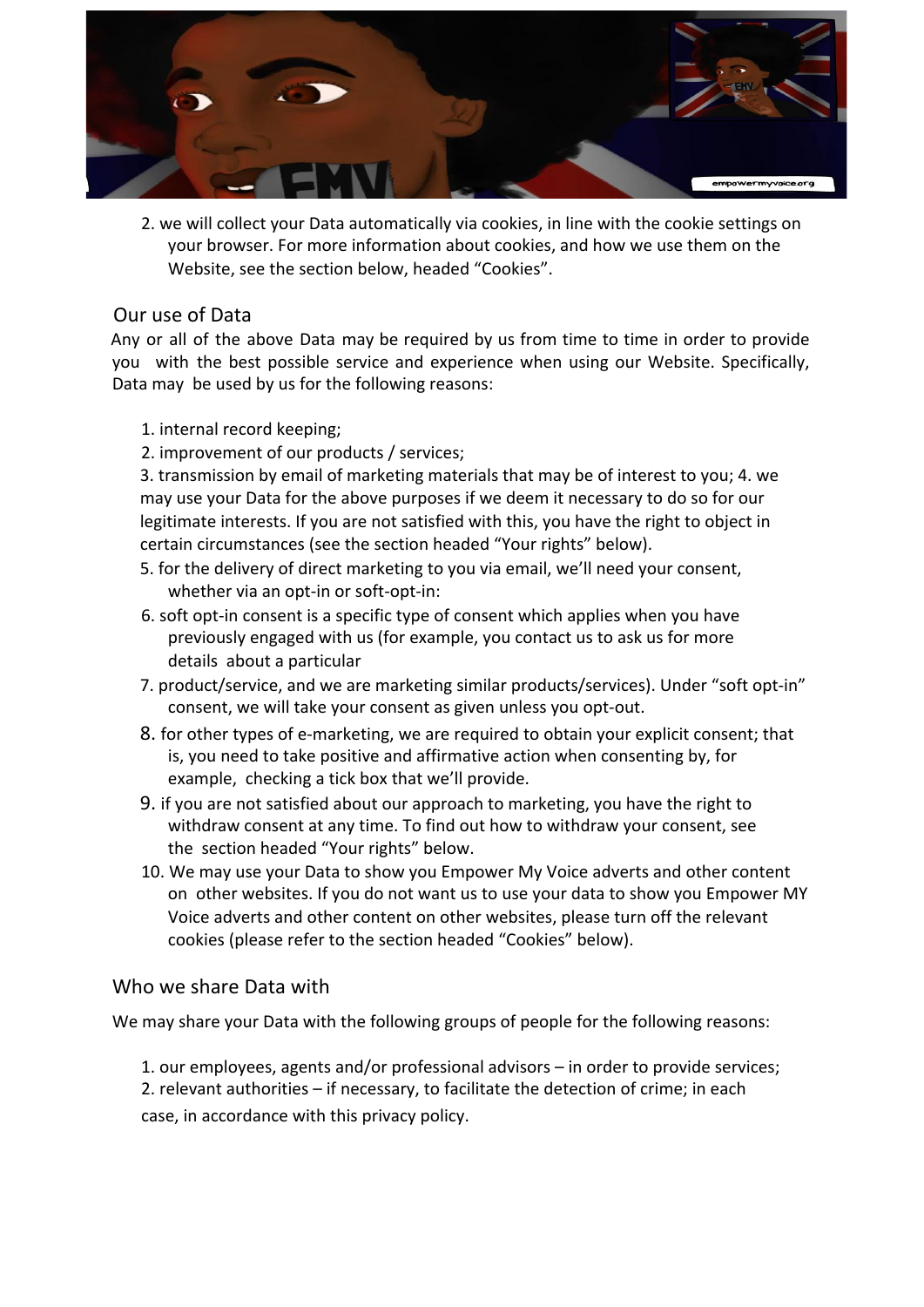

## Keeping Data secure

- 1. We will use technical and organisational measures to safeguard your Data, for example:
- 2. access to your account is controlled by a password and a username that is unique to you.
- 3. we store your Data on secure servers.
- 4. Technical and organisational measures include measures to deal with any suspected data breach. If you suspect any misuse or loss or unauthorised access to your Data, please let us know immediately by contacting us via this email address: info@empowermyvoice.org
- 5. If you want detailed information from Get Safe Online on how to protect your information and your computers and devices against fraud, identity theft, viruses and many other online problems, please visit www.getsafeonline.org. Get Safe Online is supported by HM Government and leading businesses.

### Data retention

- 1. Unless a longer retention period is required or permitted by law, we will only hold your Data on our systems for the period necessary to fulfil the purposes outlined in this privacy policy or until you request that the Data be deleted.
- 2. Even if we delete your Data, it may persist on backup or archival media for legal, tax or regulatory purposes.

## Your rights

You have the following rights in relation to your Data:

- 1. Right to access the right to request (i) copies of the information we hold about you at any time, or (ii) that we modify, update or delete such information. If we provide you with access to the information we hold about you, we will not charge you for this, unless your request is "manifestly unfounded or excessive." Where we are legally permitted to do so, we may refuse your request. If we refuse your request, we will tell you the reasons why.
- 2. Right to correct the right to have your Data rectified if it is inaccurate or incomplete.
- 3. Right to erase the right to request that we delete or remove your Data from our systems.
	- 4. Right to restrict our use of your Data the right to "block" us from using your Data or limit the way in which we can use it.
	- 5. Right to data portability the right to request that we move, copy or transfer your Data.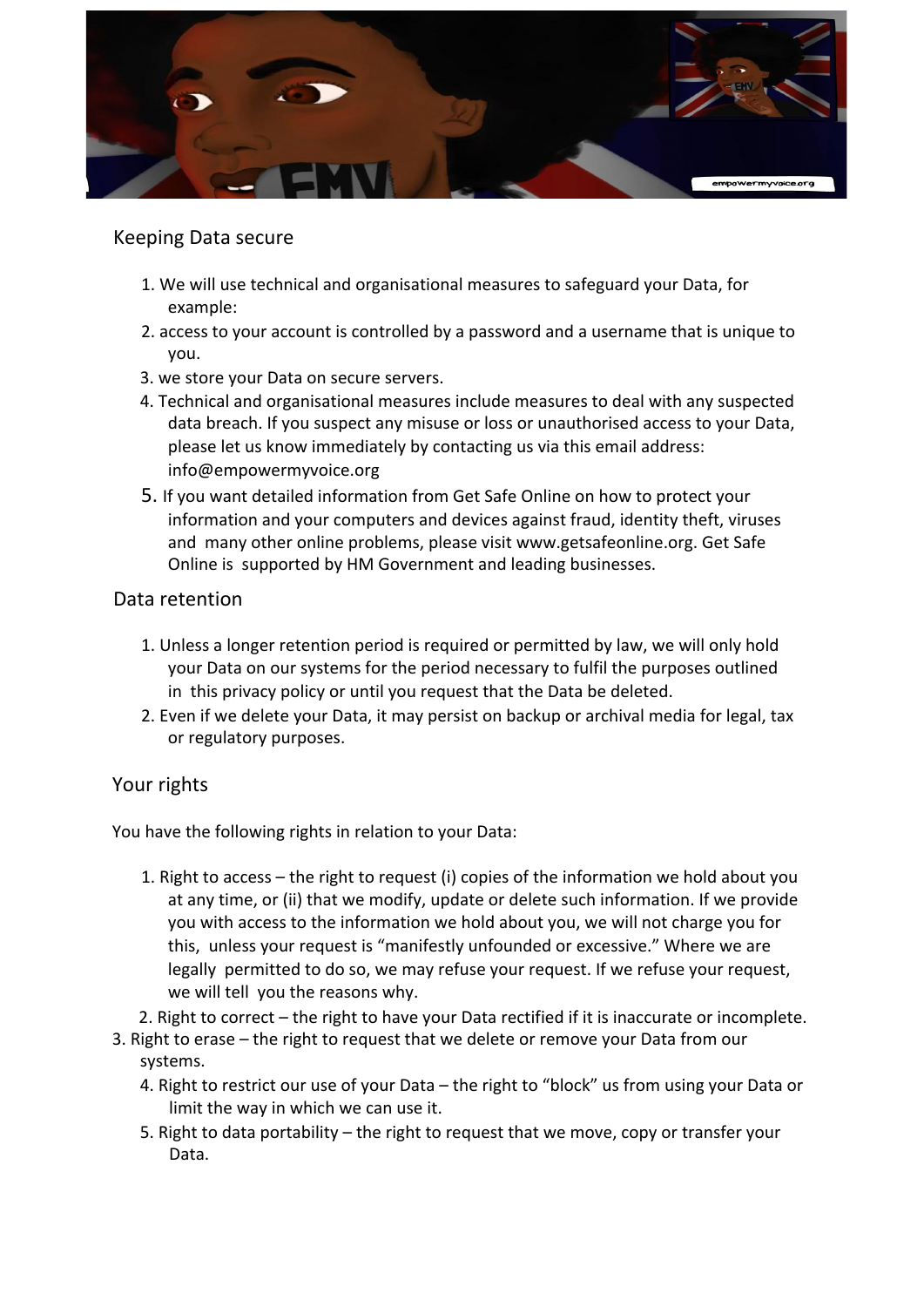

- 6. Right to object the right to object to our use of your Data including where we use it for our legitimate interests.
- 7. To make enquiries, exercise any of your rights set out above, or withdraw your consent to the processing of your Data (where consent is our legal basis for processing your Data), please contact us via this e-mail address: info@empowermyvoice.org.
- 8. If you are not satisfied with the way a complaint you make in relation to your Data is handled by us, you may be able to refer your complaint to the relevant data protection authority. For the UK, this is the Information Commissioner's Office (ICO). The ICO's contact details can be found on their website at https://ico.org.uk/.
- 9. It is important that the Data we hold about you is accurate and current. Please keep us informed if your Data changes during the period for which we hold it.

### Links to other websites

1. This Website may, from time to time, provide links to other websites. We have no control over such websites and are not responsible for the content of these websites. This privacy policy does not extend to your use of such websites. You are advised to read the privacy policy or statement of other websites prior to using them.

## Changes of business ownership and control

2. Empower My Voice, from time to time, expand or reduce our business and this may involve the sale and/or the transfer of control of all or part of Empower MY Voice. Data provided by Users will, where it is relevant to any part of our business so transferred, be transferred along with that part and the new owner or newly controlling party will, under the terms of this privacy policy, be permitted to use the Data for the purposes for which it was originally supplied to us.

3. We may also disclose Data to a prospective purchaser of our business or any part of it.

4. In the above instances, we will take steps with the aim of ensuring your privacy is protected.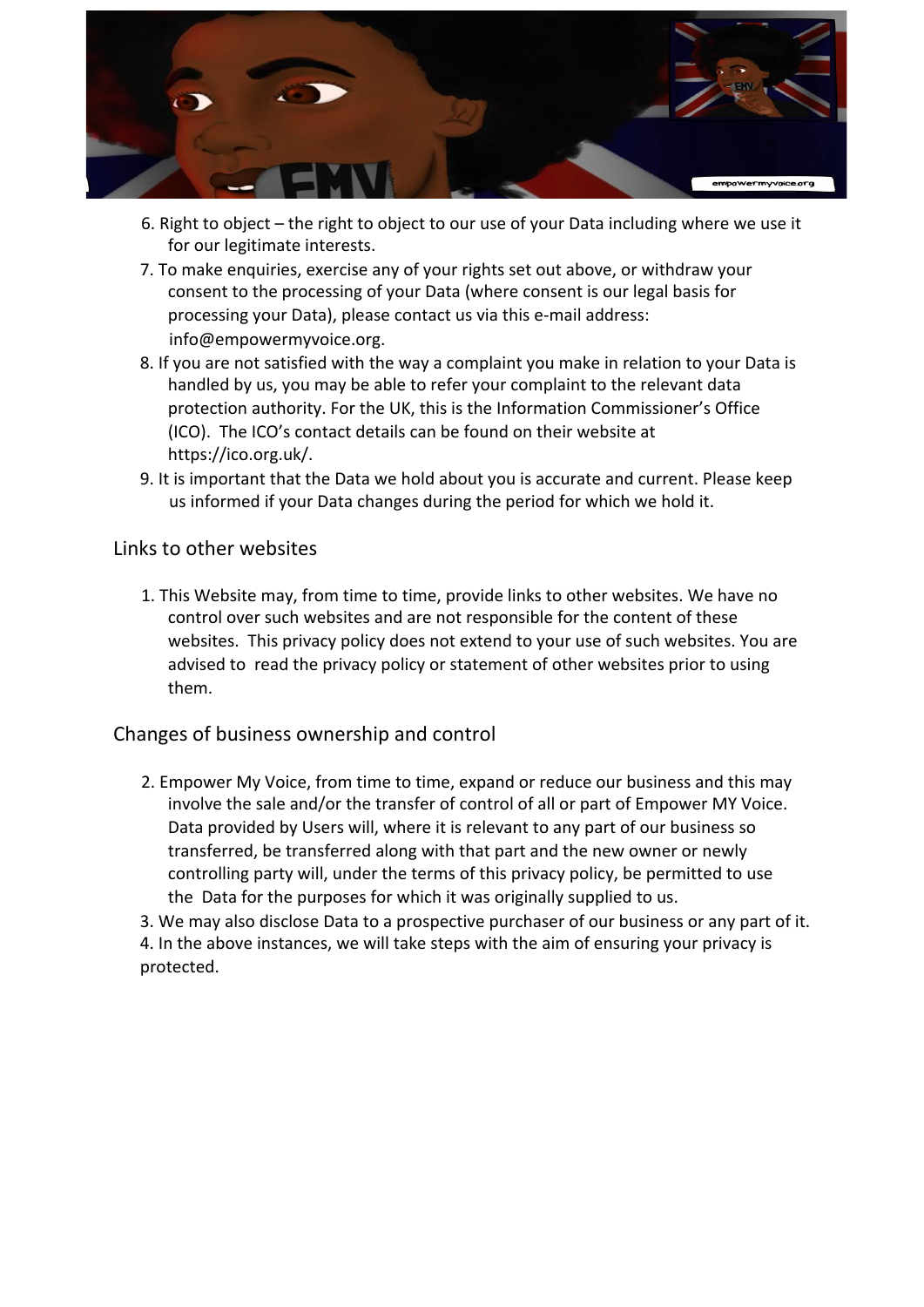

## Cookies

- 1. This Website may place and access certain Cookies on your computer. Empower My Voice uses Cookies to improve your experience of using the Website and to improve our range of services. Empower My Voice has carefully chosen these Cookies and has taken steps to ensure that your privacy is protected and respected at all times.
- 2. All Cookies used by this Website are used in accordance with current UK and EU Cookie Law.
- 3. Before the Website places Cookies on your computer, you will be presented with a message bar requesting your consent to set those Cookies. By giving your consent to the placing of Cookies, you are enabling Empower My Voice to provide a better experience and service to you. You may, if you wish, deny consent to the placing of Cookies; however certain features of the Website may not function fully or as intended.

This Website may place the following Cookies:

- 1. You can find a list of Cookies that we use in the Cookies Schedule.
- 2. You can choose to enable or disable Cookies in your internet browser. By default, most internet browsers accept Cookies but this can be changed. For further details, please consult the help menu in your internet browser.
- 3. You can choose to delete Cookies at any time; however you may lose any information that enables you to access the Website more quickly and efficiently including, but not limited to, personalisation settings.
- 4. It is recommended that you ensure that your internet browser is up-to-date and that you consult the help and guidance provided by the developer of your internet browser if you are unsure about adjusting your privacy settings.
- 5. For more information generally on cookies, including how to disable them, please refer to aboutcookies.org. You will also find details on how to delete cookies from your computer.